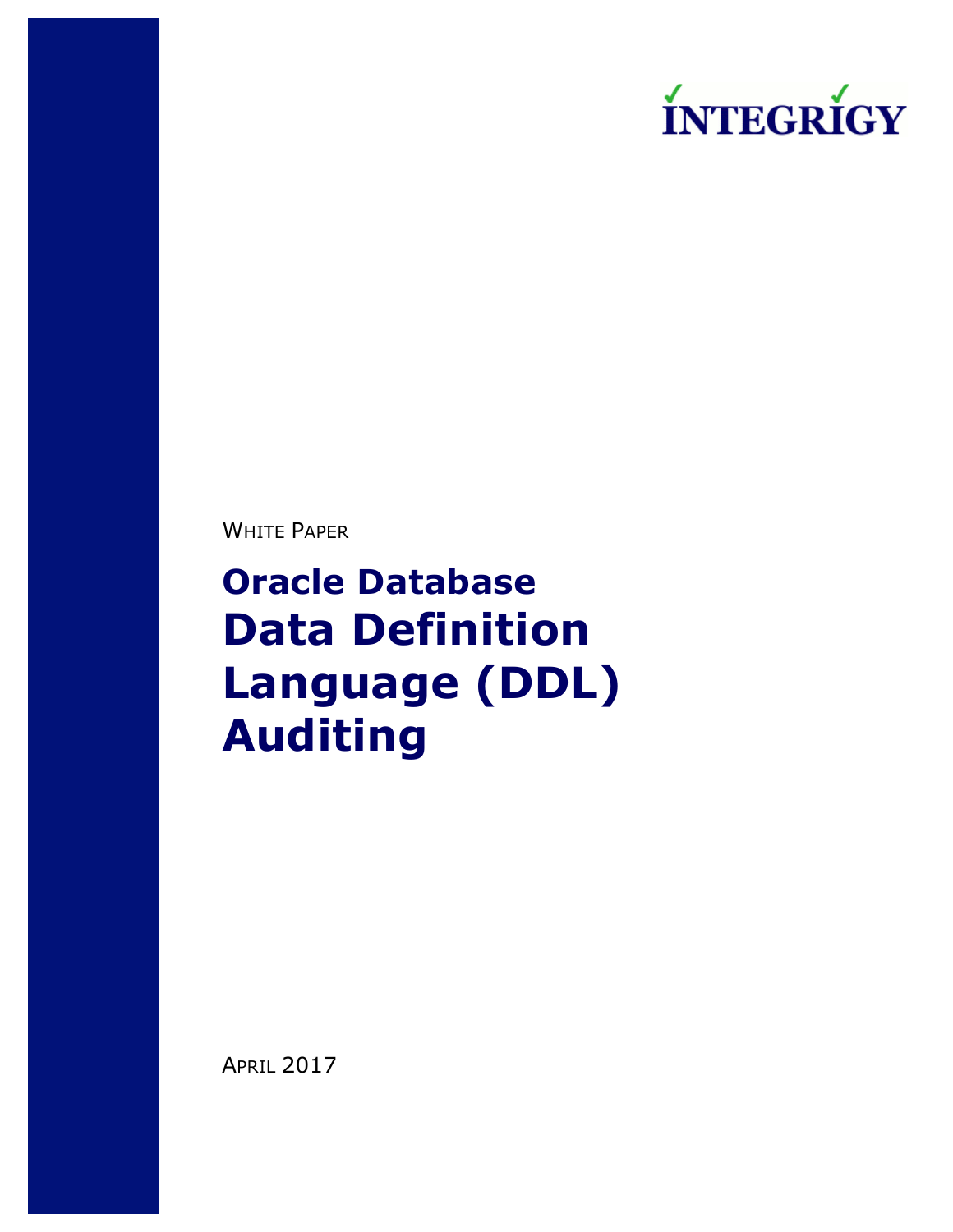# **ORACLE DATA DEFINITION LANGUAGE (DDL) AUDITING**

Version 1.0 – April 2017 - created

Authors: Mike Miller, CISSP, CISSP-ISSMP, CCSK

If you have any questions, comments, or suggestions regarding this document, please send them via e-mail to info@integrigy.com.

Copyright © 2017 Integrigy Corporation. All rights reserved.

The Information contained in this document includes information derived from various third parties. While the Information contained in this document has been presented with all due care, Integrigy Corporation does not warrant or represent that the Information is free from errors or omission. The Information is made available on the understanding that Integrigy Corporation and its employees and agents shall have no liability (including liability by reason of negligence) to the users for any loss, damage, cost or expense incurred or arising by reason of any person using or relying on the information and whether caused by reason of any error, negligent act, omission or misrepresentation in the Information or otherwise. Furthermore, while the Information is considered to be true and correct at the date of publication, changes in circumstances after the time of publication may impact on the accuracy of the Information. The Information may change without notice.

Integrigy, AppSentry, and AppDefend are trademarks of Integrigy Corporation. Oracle is a registered trademark of Oracle Corporation and/or its affiliates. Other names may be trademarks of their respective owners.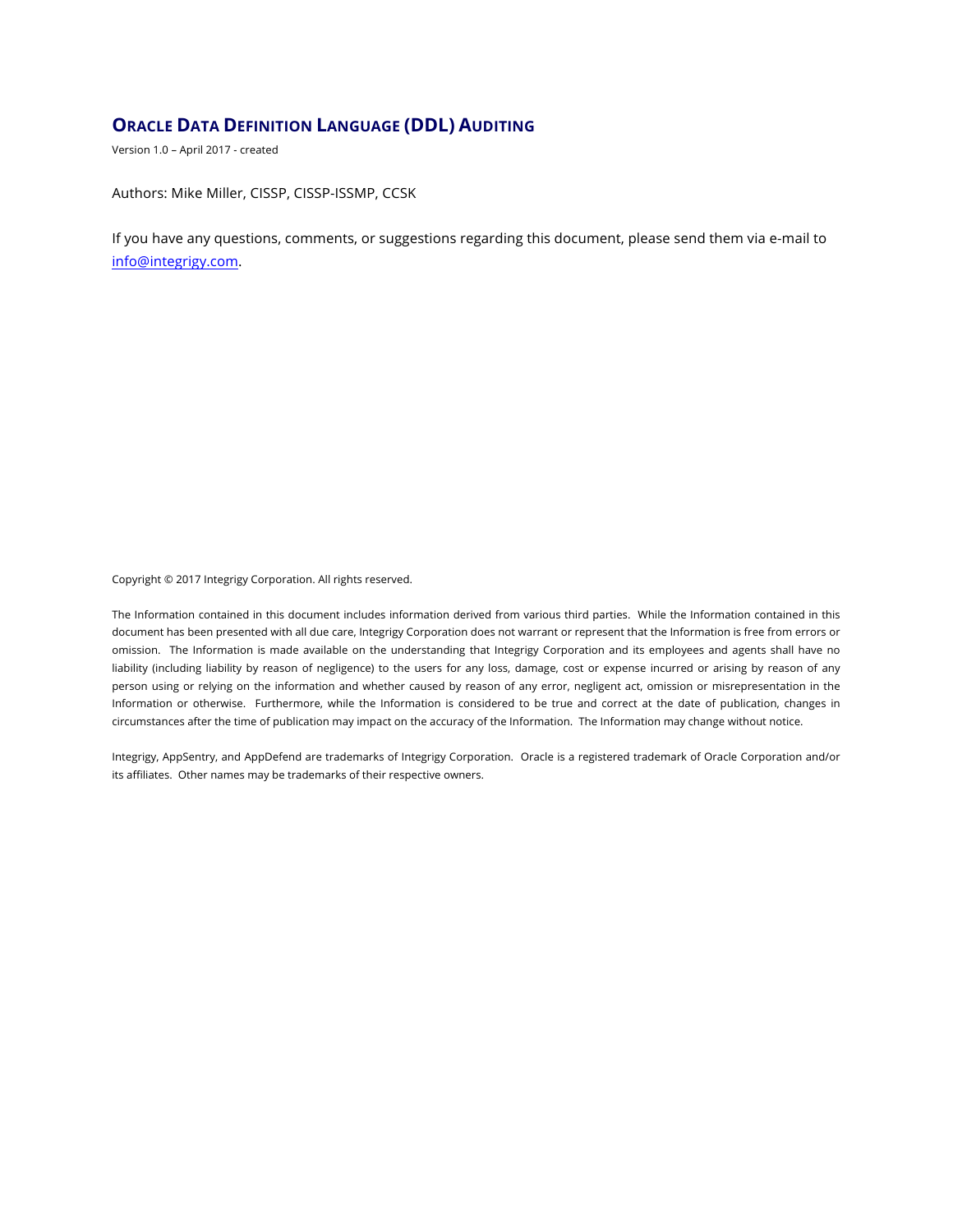# **Table of Contents**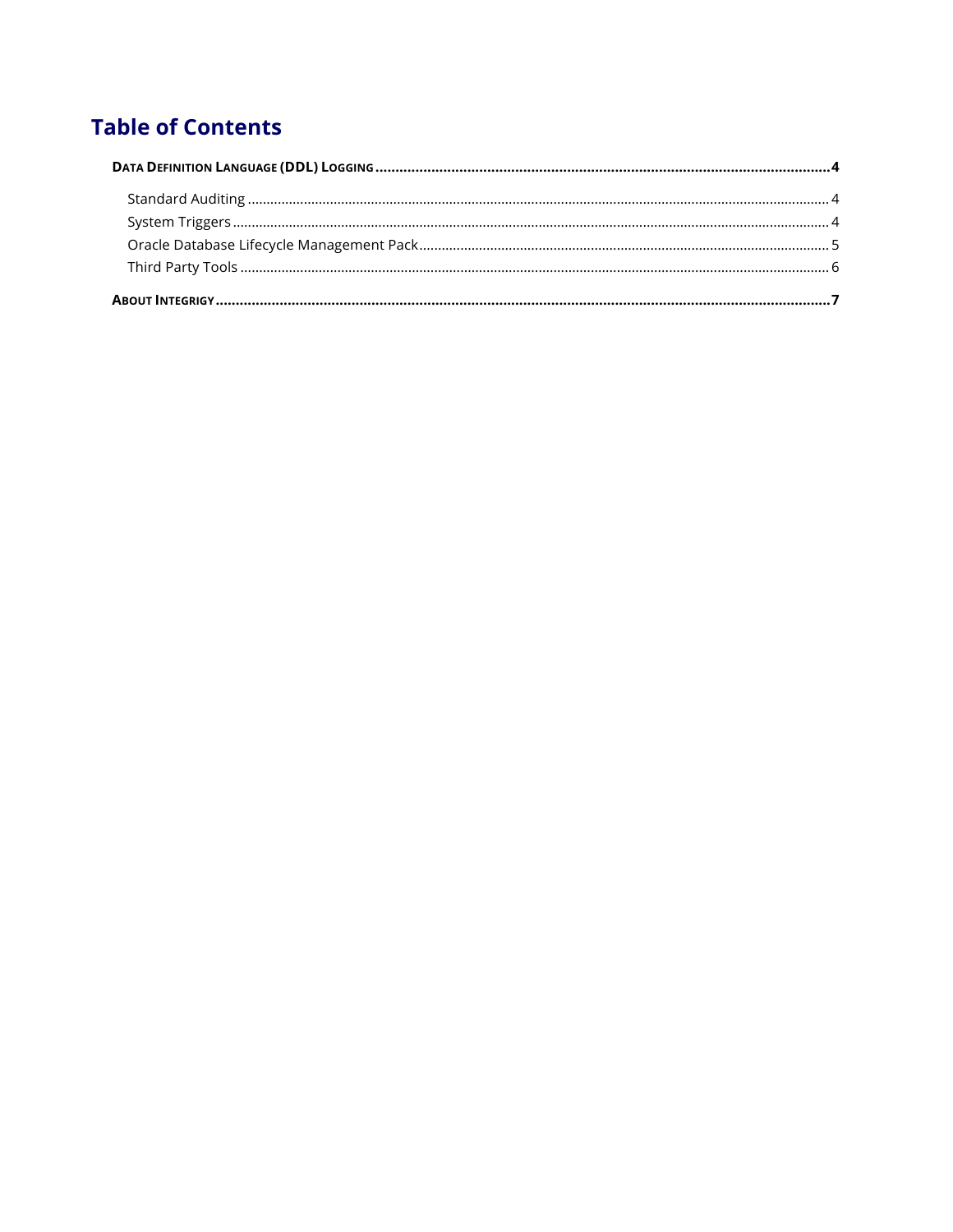# **DATA DEFINITION LANGUAGE (DDL) LOGGING**

Relational databases use DDL statements to define structures such as tables to store data and functions to store code. Monitoring, auditing and logging changes to DDL are key components of a database security program, especially when supporting Enterprise Resource Planning (ERP) solutions such as SAP, PeopleSoft, and the Oracle E-Business Suite. For more information on a comprehensive approach to database auditing refer to the Integrigy whitepaper referenced in the section below on standard auditing.

The options for DDL auditing include:

- Standard auditing
- System Triggers
- Oracle Database Lifecycle Management Pack
- Third party tools such as Imperva and Guardium

### **STANDARD AUDITING**

Standard Oracle auditing can capture changes to DDL and write them to SYS.AUD\$. This is the recommended option for DDL auditing because it is the most straightforward and easiest means of auditing DDL and has the advantage tight and prebuilt integration with other Oracle solutions such as the Oracle Audit Vault.

To enable standard database auditing, the startup parameter audit\_trail must be set to a value of something other than NONE. Once enabled, audit logs can be written either to the database or Syslog. Examples below show how DDL auditing can be configured:

AUDIT TABLE BY ACCESS; AUDIT VIEW BY ACCESS; AUDIT PROCEDURE BY ACCESS;

Once enabled audit logs can be read in the following tables and system views:

DBA AUDIT TRAIL (SYS.AUD\$) DBA COMMON AUDIT TRAIL

For more information on standard auditing and how to configure it, refer to the following Integrigy whitepaper: https://www.integrigy.com/security-resources/integrigy-guide-database-auditing-and-logging

## **SYSTEM TRIGGERS**

While recommended for a comprehensive security program, standard auditing is not always used. Sometimes this is because of misconceptions about the performance impact of standard auditing.

To use System Triggers to log DDL changes the steps are as follows:

- 1. Create a system trigger (e.g. CREATE OR REPLACE TRIGGER <XXX\_YOUR\_DDL\_TRG> AFTER DDL)
- 2. When the trigger is fired, write DDL changes to a custom table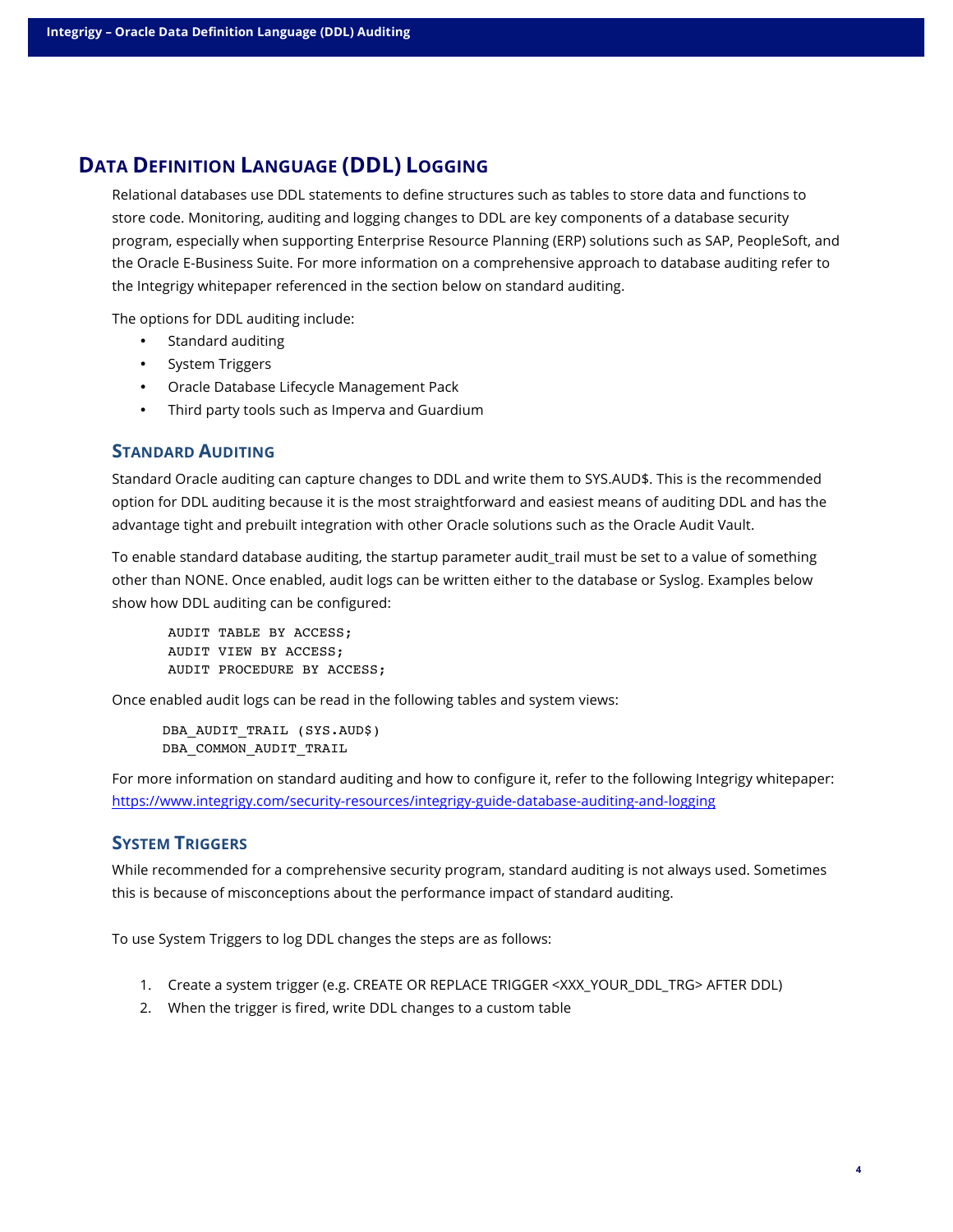# **ORACLE DATABASE LIFECYCLE MANAGEMENT PACK**

Another means of auditing DDL with standard Oracle RDBMS functionality is to utilize the Database Lifecycle Management Pack. This feature is not enabled by default because it requires an additional license. When enabled, it writes DDL changes to either the alert log (Oracle 11g) or a DDL specific log (Oracle 12c).

To determine if the Database Lifecycle Management Pack is enabled, use the following SQL:

```
SELECT * FROM V$PARAMETER 
WHERE NAME LIKE 'enable ddl logging';
```
Per the Oracle documentation, when **ENABLE\_DDL\_LOGGING** is set to **TRUE** will log following DDL statements executed in a database and write them to the respective log file depending on if you are running 11g or 12c:

ALTER/CREATE/DROP/TRUNCATE CLUSTER ALTER/CREATE/DROP FUNCTION ALTER/CREATE/DROP INDEX ALTER/CREATE/DROP OUTLINE ALTER/CREATE/DROP PACKAGE ALTER/CREATE/DROP PACKAGE BODY ALTER/CREATE/DROP PROCEDURE ALTER/CREATE/DROP PROFILE ALTER/CREATE/DROP SEQUENCE CREATE/DROP SYNONYM ALTER/CREATE/DROP/RENAME/TRUNCATE TABLE ALTER/CREATE/DROP TRIGGER ALTER/CREATE/DROP TYPE ALTER/CREATE/DROP TYPE BODY DROP USER ALTER/CREATE/DROP VIEW

#### *How to use*

To utilize the Database Lifecycle Management Pack, the system must be altered:

ALTER SYSTEM SET ENABLE DDL LOGGING=TRUE;

For Oracle 11g DDL log activity is written to the Alert log:

The location of the alert log can be found here:

SELECT VALUE FROM V\$PARAMETER WHERE NAME='background dump dest';

Also, starting with 11gR2, it is possible to monitor both the Alert and Listener logs using the system view V\$DIAG\_ALERT\_EXT. To query just the alert.log:

```
SELECT * FROM SYS.V$DIAG ALERT EXT WHERE TRIM(COMPONENT ID)='rdbms';
```
Oracle rewrote DDL logging with 12c and now maintains dedicated DDL logs in two files (XML and plain text) located in the \$ADR\_HOME:

XML Version: \$ADR\_BASE/diag/rdbms/\${DBNAME}/\${ORACLE\_SID}/log/ddl/log.xml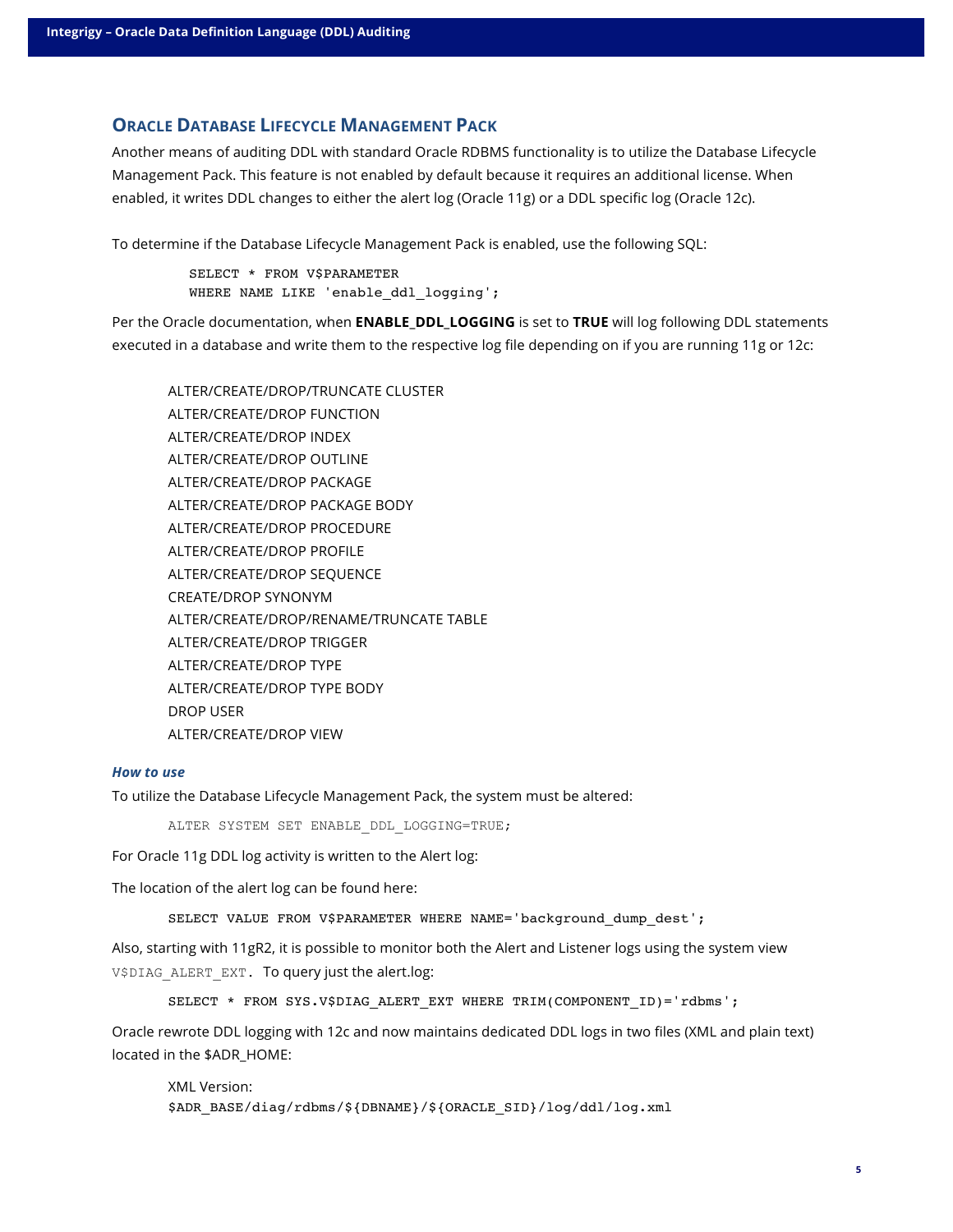Plain Text Version: \$ADR\_BASE/diag/rdbms/\${DBNAME}/\${ORACLE\_SID}/log/ddl\_\${ORACLE\_SID}.log

# **THIRD PARTY TOOLS**

Some third party tools can audit DDL. These solutions do not depend on native Oracle RDBMS features and instead depend on agents placed on the database server(s) and/or network taps to intercept network packets going to the database. Once intercepted, the packets are parsed, and DDL statements can be logged.

The advantages of using third party tools include being able to log and audit for most any database platform (e.g. Oracle, MS SQL-Server, DB2, MySQL etc.…) and not needing to configure large numbers of Oracle databases for native auditing. Third party tools also allow for a potentially much stronger segregation of duties between DBAs and access to both the audit solution and the audit data. The disadvantages of using such tools are their cost. Such tools are usually deployed to audit a large number of databases where economies of scale can be achieved.

Imperva https://www.imperva.com/Products/SecureSphereforData

IBM Guardium

http://www-03.ibm.com/software/products/en/ibm-security-guardium-data-activity-monitor

McAfee

https://www.mcafee.com/us/products/data-center-security-suite-for-databases.aspx